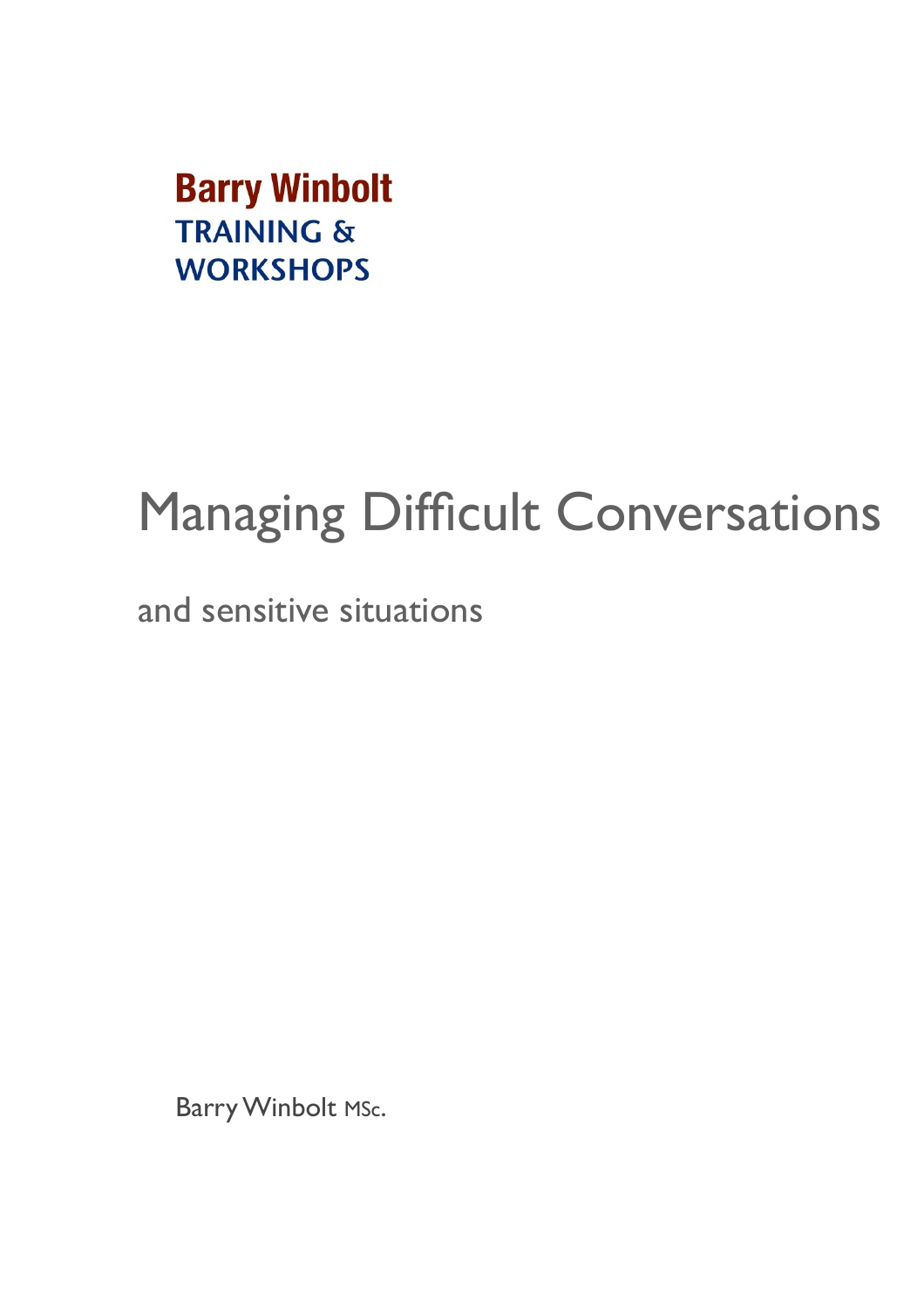# About this event

Cooperation is a key to productivity. When a dispute disrupts a working relationship the results can be far reaching and damaging to a whole team or department.

This session will give you new insights into what constitutes fair and just behaviour at work. It will provide fresh ideas, strategies and tactics to help you approach conversations in the case of a complaint or allegation.

At times, having to speak to someone who appears to be uncooperative can be a challenge. It might seem that some people are born difficult, however the reality is that anyone can be encouraged to engage in productive conversation with the right approach. The real problem is that most of us get no specific training in how to deal with these delicate or potentially inflammatory situations.

Notwithstanding that challenging behaviour at work is frustrating, time-wasting and at times highly demoralising to anyone who has to manage it, ignoring it or failing to deal with it can only make matters worse. And no matter how much we might wish they would just change and get on with the job, that's not going to improve things and will probably only increase our own sense of powerlessness.

One of the problems around persistently negative behaviour is that we often simply repeat our failed attempts to resolve it and this actually can help maintain the problem we are trying to fix!

Effective strategies require that we change our approach and also that we are open to changing our thinking in order to give ourselves a wider range of possibilities – more choice in other words – in how we respond the the difficult behaviour we want to change or work round.

This workshop will give you ample opportunity to think about new approaches, and guidance on how to apply them.

### About the facilitator

Barry Winbolt MSc is a workplace relationship consultant, mediator and writer. He has over 25 years experience providing Solution Focused training and advice in working relationships, conflict management, communication skills and mediation. He is a regular presenter at international conferences, and over 25,000 participants have attended his acclaimed seminars and workshops on How to Deal with Difficult People, Anger Management, Conflict Resolution and related topics. Find out more at [www.barrywinbolt.com](http://www.barrywinbolt.com)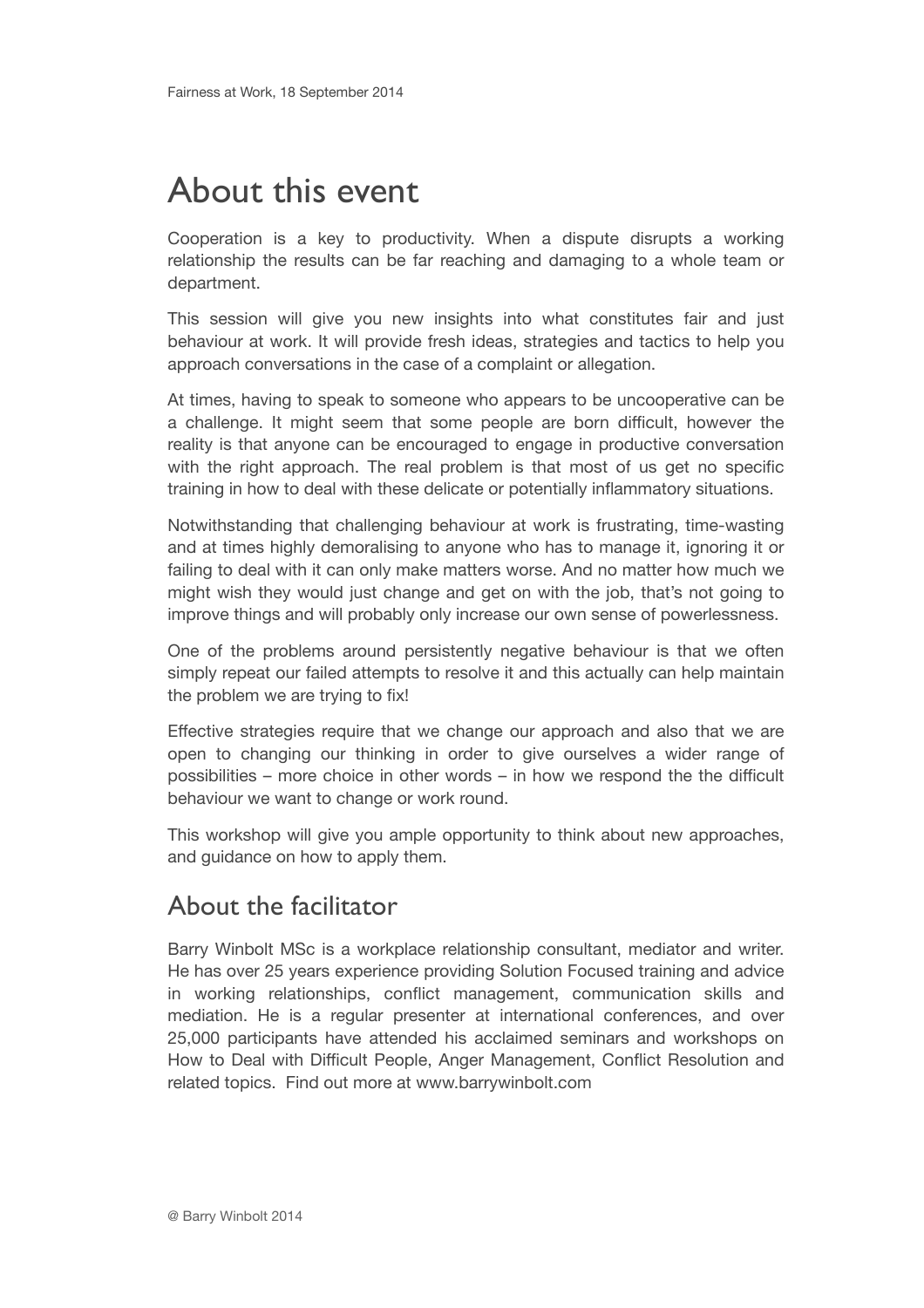# Managing Difficult Conversations

### Notes to support the session

# **Contents**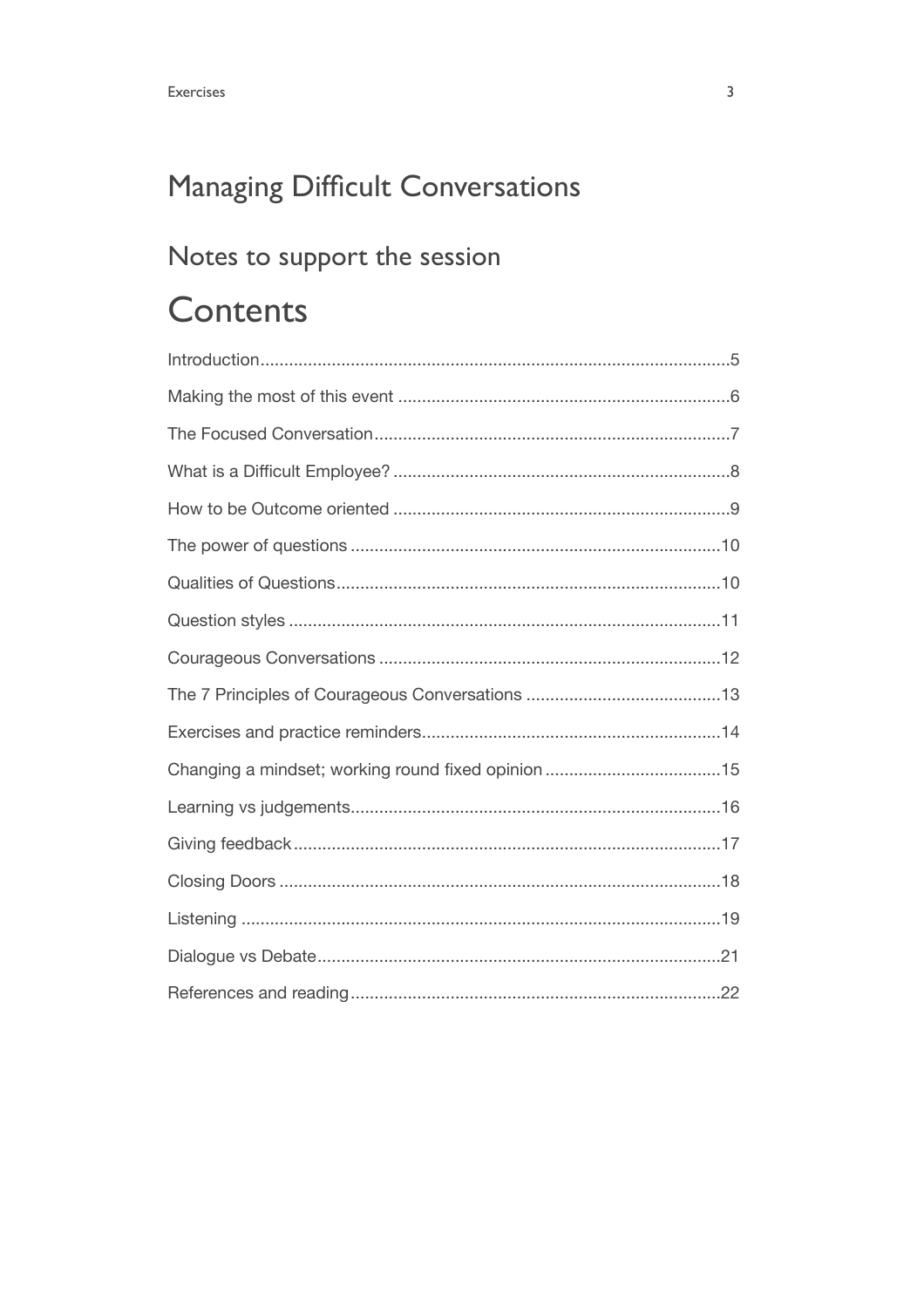### Introduction

In all organisations, regardless of size, structure or the type of business involved, managers are expected to get results and there is an implicit assumption that they have all the necessary skills to achieve their objectives. While this is generally true there is one area where supervisors and managers often feel under-powered and where – no matter how good they are at the technical aspects of their job or how well they understand their business – they find themselves stumped or out-manoeuvred. Employees who appear persistently to obstruct or refuse to cooperate can become a thorn in the side of even the most optimistic manager, and what's more their behaviour can ripple out and demoralise others.

All managers and supervisors will have to deal with employees they find difficult during their careers. Trying to get the job done, deadlines met and decisions made, requires participation of all involved. It means better productivity and more durable solutions that are trusted because collective effort has gone into them. Contemporary managers and supervisors understand that in a complex world they cannot possibly have all the answers. Participation, shared responsibility for results and collaborative working are the keys to business success, because they enable the collective wisdom and experience of the group to be drawn on. Furthermore, this type of involvement doesn't just get better results, it also improves morale and leads to a more resilient organisational culture.

This one-day workshop provides an opportunity to consider how to tackle socalled Difficult Employees in a new light. It will cover some of the aspects of a managers role that are so often missing from management training , and provide insight into how to encourage engagement and intervene with uncooperative others who just don't seem willing or able to join in as they should.

We hope you enjoy the day, that you'll find it useful and productive, and that you'll leave the session inspired to approach challenging behaviour with flair and greater confidence. One of the great things about a workshop like this is that it brings together a group of people with a wide collective experience and shared objectives. You'll be surrounded by others who are on the same side as you and with whom you can share ideas and insights. We hope you'll participate enthusiastically and in a spirit of cooperation, help others here achieve their aims too.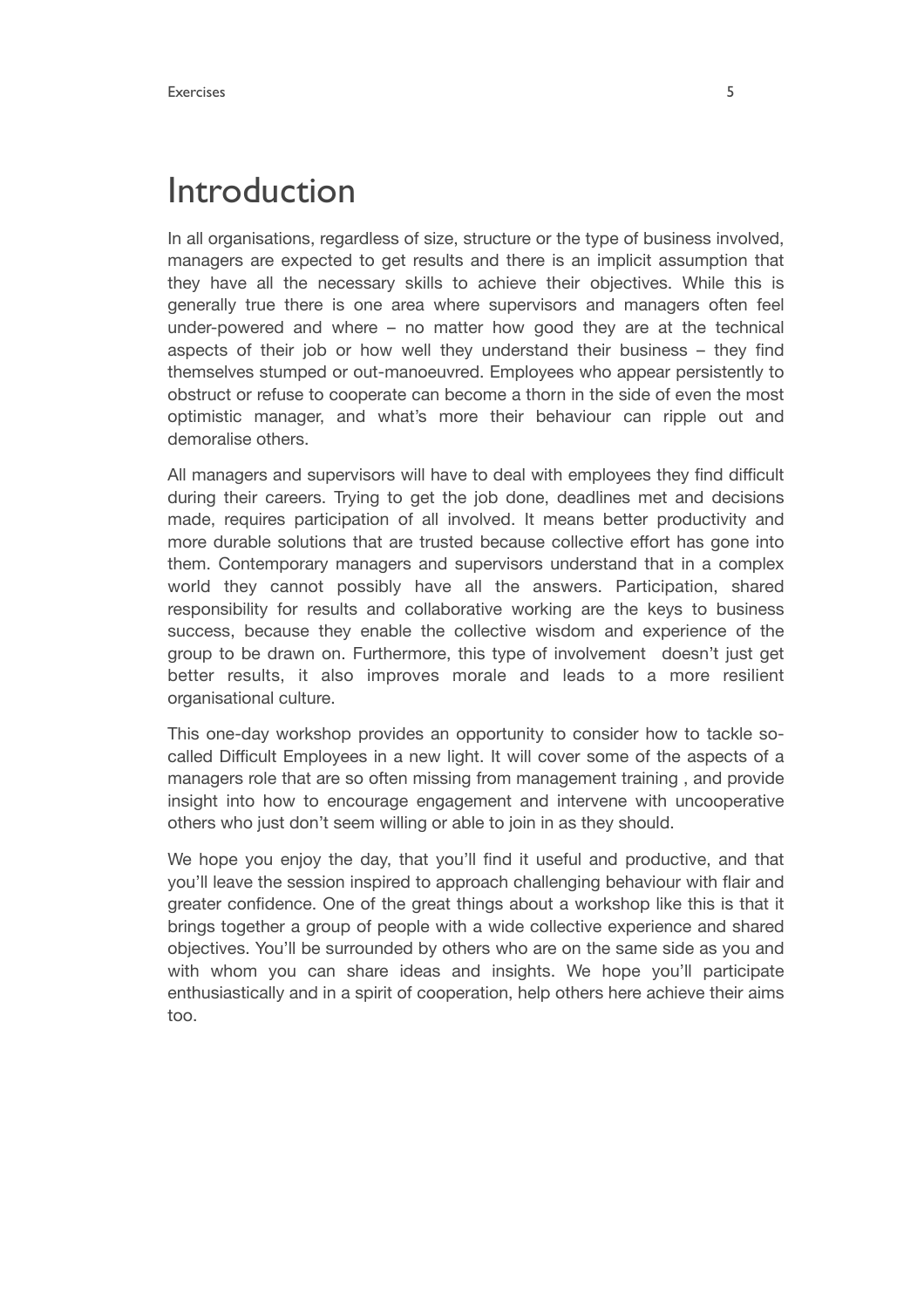# Making the most of this event

Taking a day out from work to focus on one aspect of the job is a luxury and also a challenge. While the few hours spent in a learning environment is certainly helpful and can provide insight, it is quite another matter to make that learning stick so that we can call on it and apply the ideas later. Here are a nine pointers to help you get the most out of the day and draw maximum value from it.

**Prepare yourself.** Make sure you know what you want to get out of the workshop, prepare no more than three action points before you start, and understand what these will enable you to do when you get back to work so that you will be able to judge results later.

**Commit fully to the day**. "Fortune favours the prepared mind", they say. Once you commit to getting the most out of the workshop by being fully present you'll find that you'll spend less time doubting or second-guessing and more time seeing the possibilities.

**Put judgements aside,** be open to new ideas. Being open doesn't mean blind acceptance, but it does mean taking what is said at face value and being prepared to consider how an idea might help you in your quest to be a better manager.

**Take risks.** "If you always do what you always did you'll always get what you always got". Effective learning requires that we move outside our comfort zone and try new things.

**Practice, practice, practice.** Interpersonal skills cannot be practiced mentally. In order to develop we have to DO something. Today provides an opportunity to start the ball rolling.

**Ask relevant questions.** If something is not clear, or you are unsure of how it would be applied in your work context, ask. Remember your questions will help and encourage others too.

**Be prepared to examine yourself.** Real learning requires insight and being open to change cherished ideas about ourselves. We are all on 'a permanent mission of self-discovery' whether we like it or not, and 'open' learners do better than those with a closed mind.

**Facilitate learning in others.** Working collaboratively with others is a wonderful opportunity to experience the magic that can happen in a group. Help others achieve their aims by asking pertinent questions and practicing the skills discussed today as we go along. Use the breaks to continue conversations and share ideas.

#### **Enjoy the day.**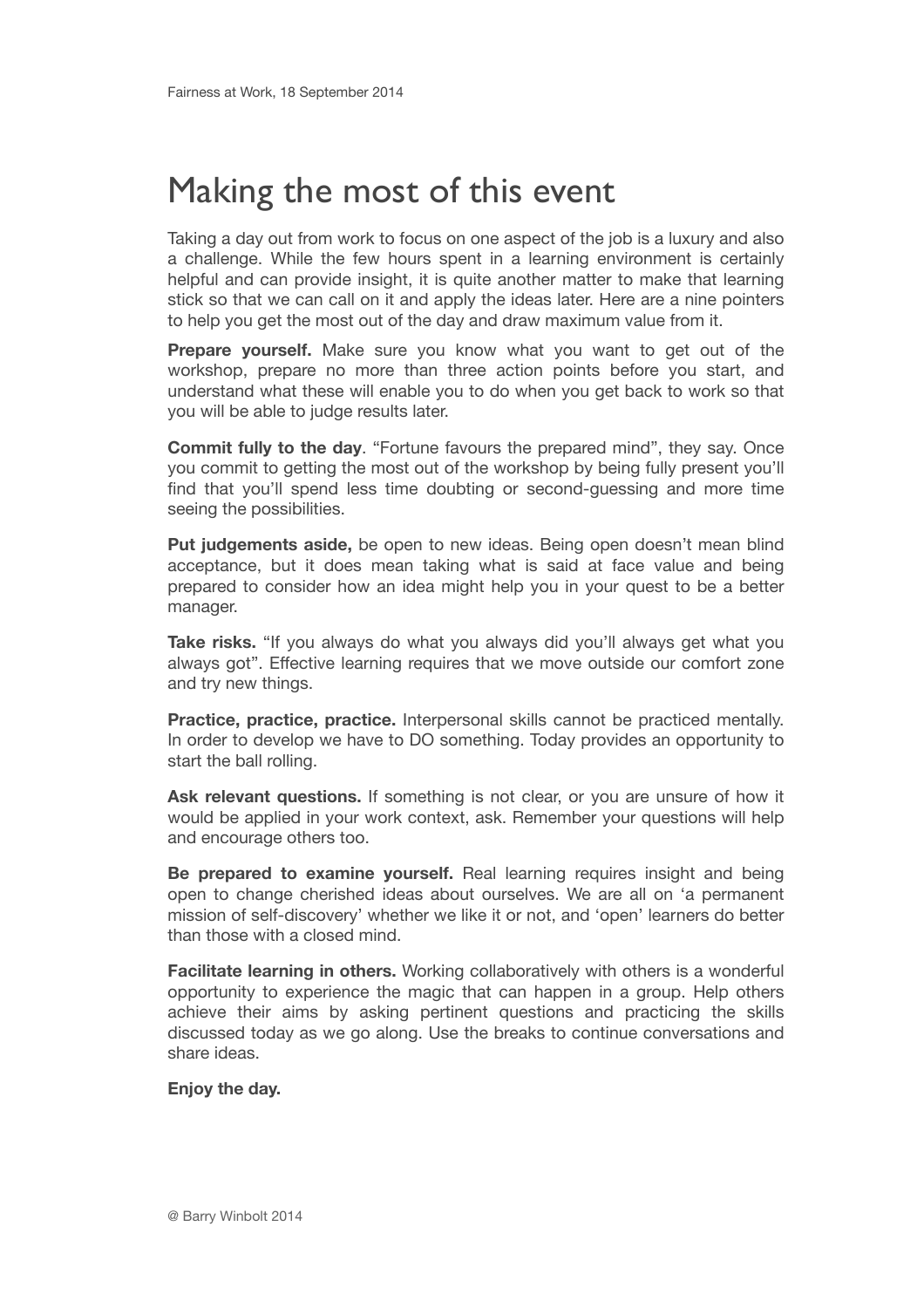# The Focused Conversation

This is a method of leading people through certain phases of reflection, enabling them to process their experience. This helps them relate, and also to reflect more deeply and become aware of aspects of their experience that they might otherwise overlook. You'll practice this approach during the session, and we encourage you to use it as we go through the day.

#### **Think (Objective)**

To surface the facts of the case; the directly observable data What did you see, hear, feel, smell, taste? What did you hear people say? Which objects, cards, ... attract your attention?

#### **Feel (Reflective)**

To access "gut level" responses, associations, emotions, images What is it about the data that angers, excites, intrigues, surprises, ... you? What internal images are triggered by the data? What does this [situation, experience, ...] remind you of?

#### **Meaning (Interpretive)**

To make sense of the situation by articulating the meaning, values, significance, purpose, implications Questions should highlight the layers of meaning and purpose. What significance do you attach to the,situation? What storyline are we living out?

#### **Act (Decisional)**

To make future resolves Questions should allow people to name their relationship and response(s) to the situation. How shall we respond to ...? The next time we are confronted with ..., how shall we behave differently?

LISTEN WITHOUT JUDGING AS YOU PARTICIPATE IN THIS EXERCISE.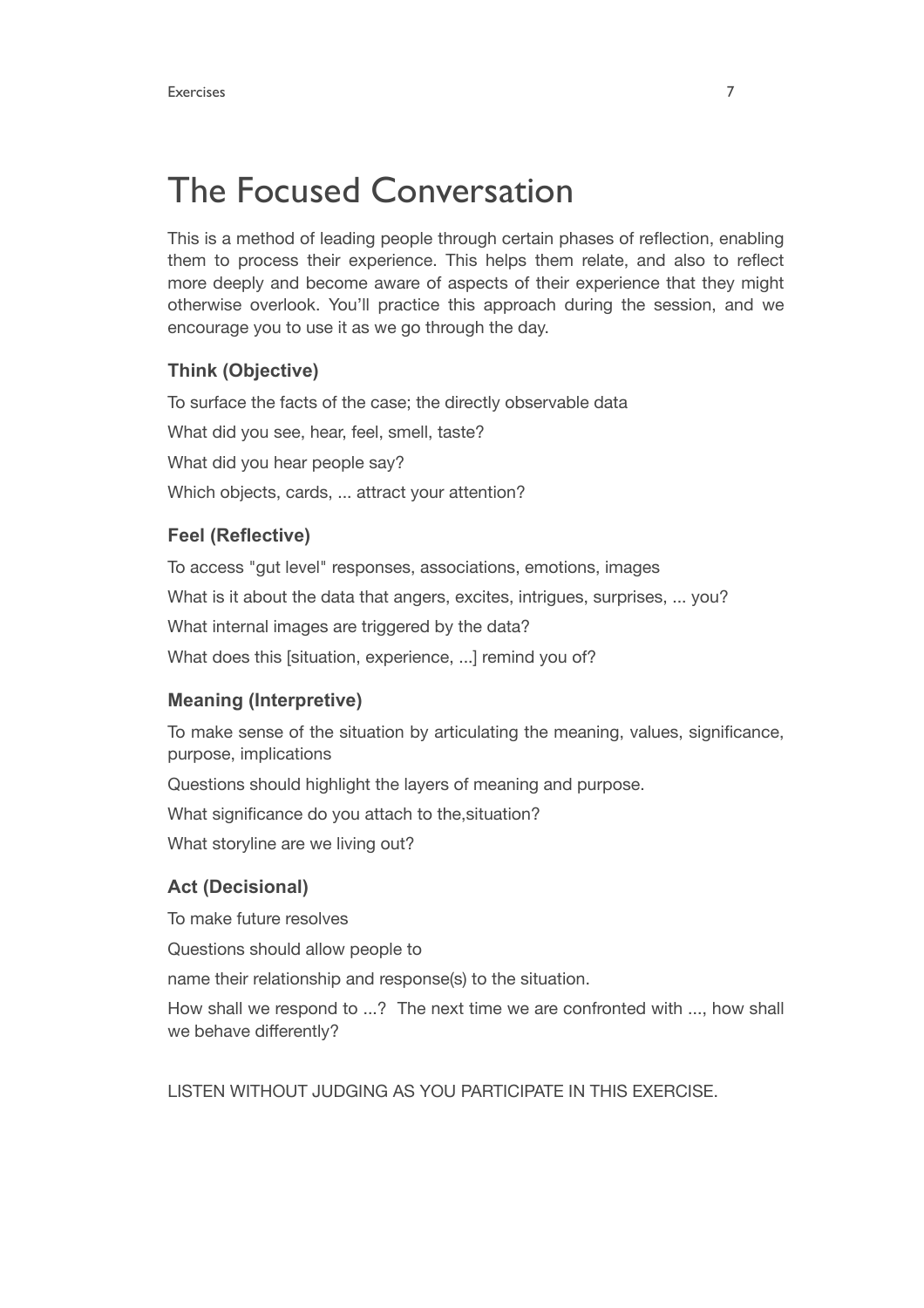### What is a Difficult Employee?

Labelling anything is only ever of limited value. Labelling a product, diagnosing an ailment, naming types of weather are all essential to effective communication and understanding of course, but as labels tend to stick they can quickly become confused with the character of the thing being labelled. They can also prevent enquiry (once we know what something is, why look any further?).

Labels are judgements, and we tend not to examine our judgements. As Hayakawa says, one of the consequences of hasty judgements in everyday thought "is the temporary blindness they induce" (1990 p. 27). When we have to work with someone whose behaviour challenges us or thwarts our efforts it is only natural that we start to think of them as a 'Difficult Employee'. In itself this is not a problem; we have simply categorised them based on our experience. But it becomes a problem when, instead of seeing John or Mary as somone whose difficult behaviour we find hard to deal with, we look no further than the label we have given them and act on our judgement instead. Briefly, labelling someone else disempowers us because it limits our view and so restricts the range possibilities we allow ourselves.

Having said that, you are probably here today because the label 'Difficult Employees' caught your attention. We'll talk about 'difficult employees' but on the understanding that the term is simply shorthand for a situation which, though apparently complex, is also rich with possibilities if we allow ourselves the opportunity.

So, for example, do you have to manage someone who:

- Is talented and capable but somehow doesn't perform as expected
- Requires a high proportion of your management time
- Is reluctant to follow rules and procedures
- Works to their own timetable, for example arriving late or leaving early
- Is creative in their excuses for not completing work
- Often asks many questions rather than just getting on with the job
- Distracts you or other team members
- Openly challenges you, for example in meetings (or does so covertly)
- Is impolite, condescending or inappropriate?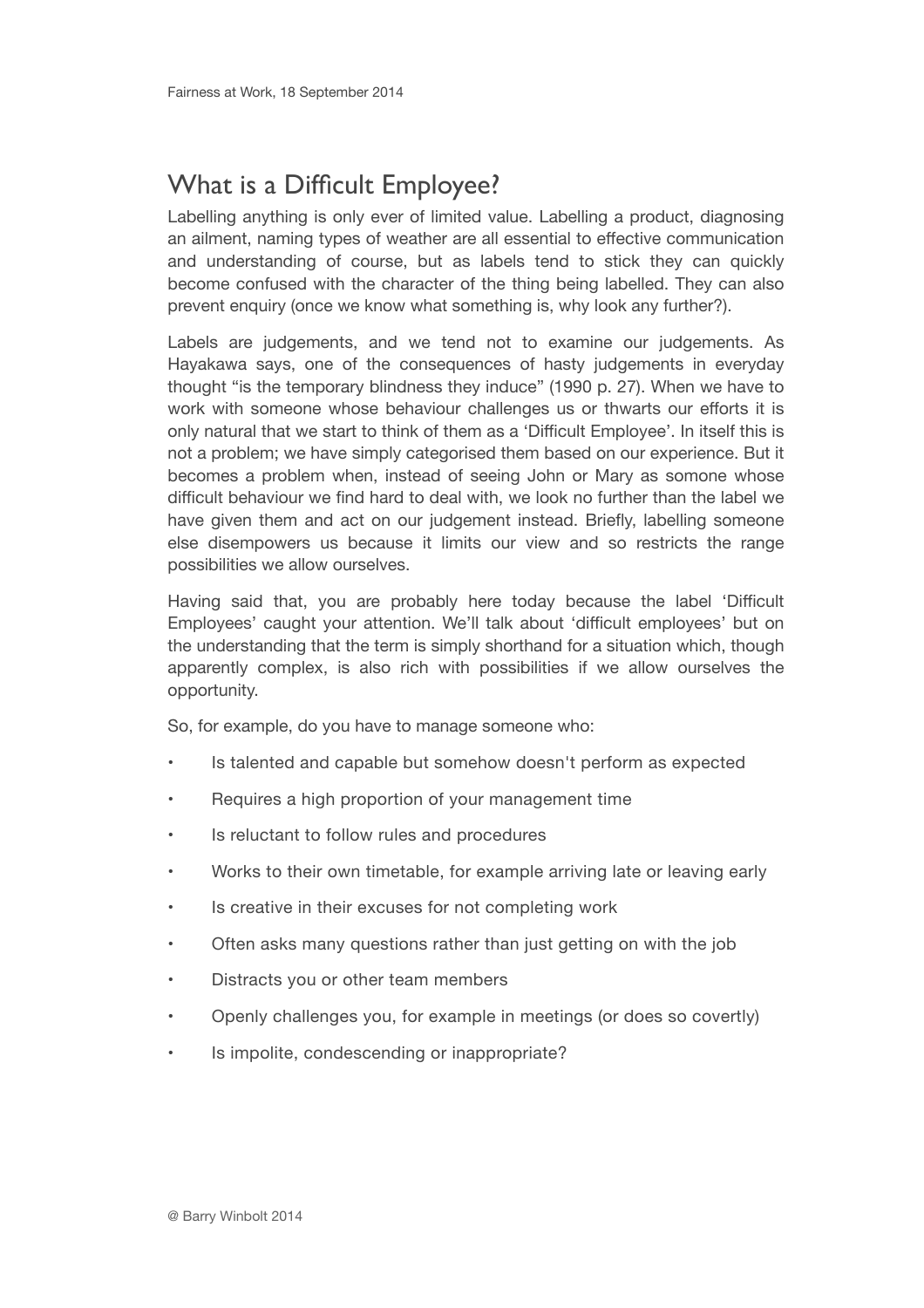# How to be Outcome oriented

Managers must lead and work collaboratively with individuals and teams if they are to get the results they want. Persuasion and cajoling are of limited value in this regard, and effective managers and supervisors understand the power of using generating well-formed goals with teams and individuals.

However good we are at leading others we must first be clear with ourselves about what we are trying to achieve, and although much is said about goals and goal-setting these days, people frequently fail to hit their targets because the goals are poorly defined in the first place. A manager who complains that an employee fails to comply with instructions or hit targets must first ask him- or herself whether the original instruction was adequate and clear. Abstract or vague goals tend to get similar results, whereas well-formed goals that are developed collaboratively are more likely to be met.

Most people are familiar with SMART goals:

#### Specific

Clear and unambiguous telling employees exactly what is expected of them

#### Measurable

If goals are not measurable, employees won't know if they are making progress. Also, 'if you can't measure it you can't manage it'.

#### Attainable

Well-formed goals need people to stretch a bit, but they must be realistic and attainable by average employees.

#### Relevant

Employees must feel that the goal is relevant to them. This is why goals should be agreed collaborativley, rather than imposed.

#### Time-bound

With starting points, ending points, and fixed durations.

•If you wish to set meaningful goals with an individual, even though you may know very well the outcome you want, it is generally more productive to engage with them and help them formulate goals that fit with your objectives or those of the organisation. Start by asking, for example:

What is their goal?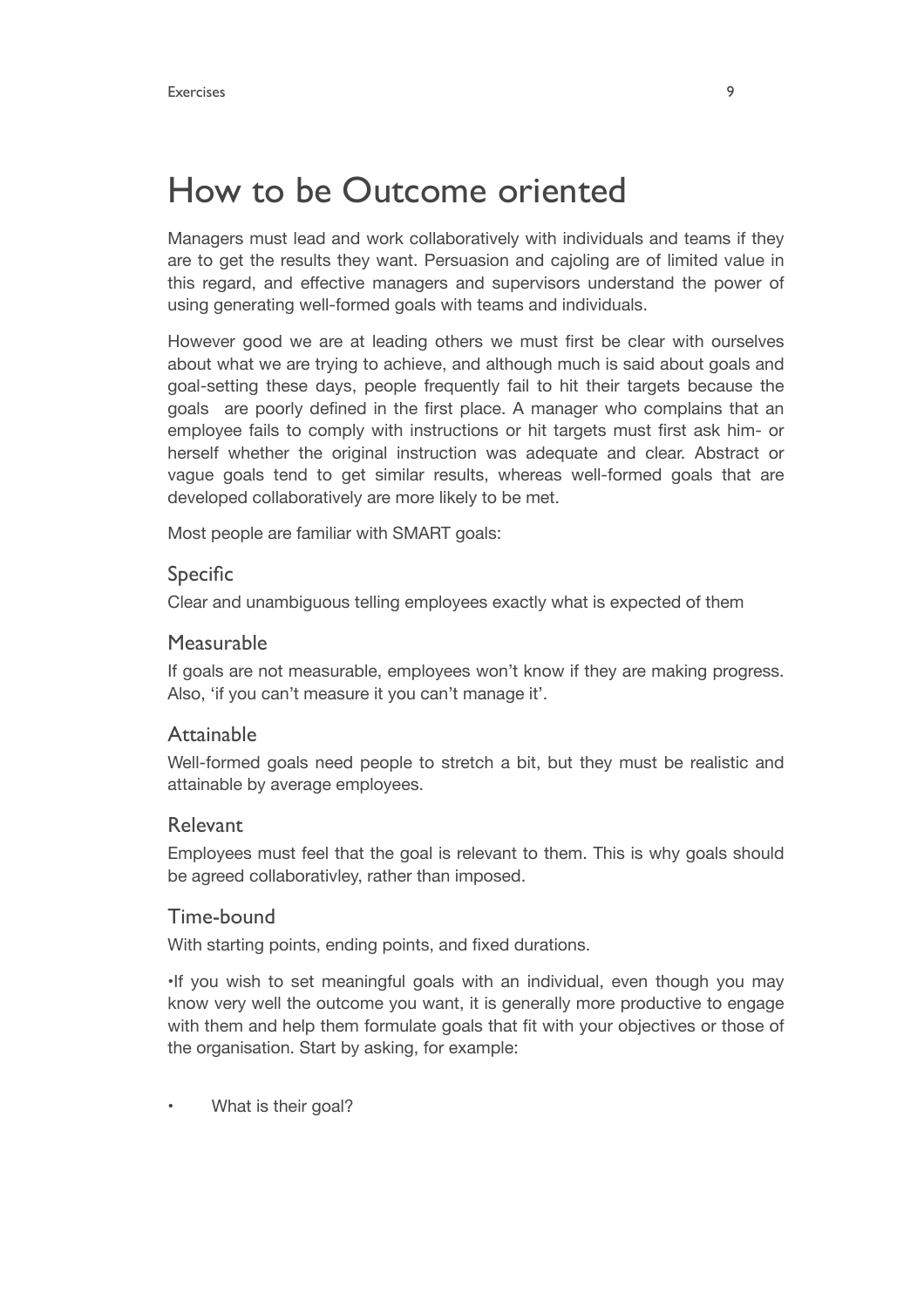- How will they know when they are moving towards it?
- What needs to happen to get things moving in the right direction?

Goal-setting is the one of the cornerstones productivity and, like their architectural counterpart, business goals have to be built with precision. Many of us are familiar with the concept of setting goals, if not in our daily lives, certainly in our professional activities. Most of us too can vividly recall a time when we failed to achieve a target we had set ourselves, hopefully the consequences were not too severe. Whatever the outcome, it is likely that we failed because either we had aimed far too high, or we had not been specific enough in our description of our goal. Our employees can do the same, and they get trapped in a loop.

### The power of questions

Questions are the most powerful management tool we have. Communications will be more efficient and more effective when we use well formed questions and results more tangible. Conversely, poor questions will get poor results and may even hold up progress or leave others feeling 'ticked-off' or blamed.

In a complex world no manager can possibly have all the answers (yet many worry that they should!). Participation, shared responsibility for results and collaborative working are the keys to business success, because they means the the collective wisdom and experience of the group can be drawn on.

Despite their fundamental importance we rarely think about the questions we use and there is little training that prepares managers to use them creatively.

Using questions enables managers to use conversations rather than issuing lists of instructions, which in turn can lead to a fundamental shift in working relationships.

### Qualities of Questions

The value of properly constructed questions is often not appreciated. Questions are powerful, but they have to be the *right* questions for a given purpose.

Questions can elicit information, but they can also praise, reinforce learning, chastise, threaten, confuse... the list is long. We are concerned here with questions that open possibilities, promote action, review barriers or summarise and recap.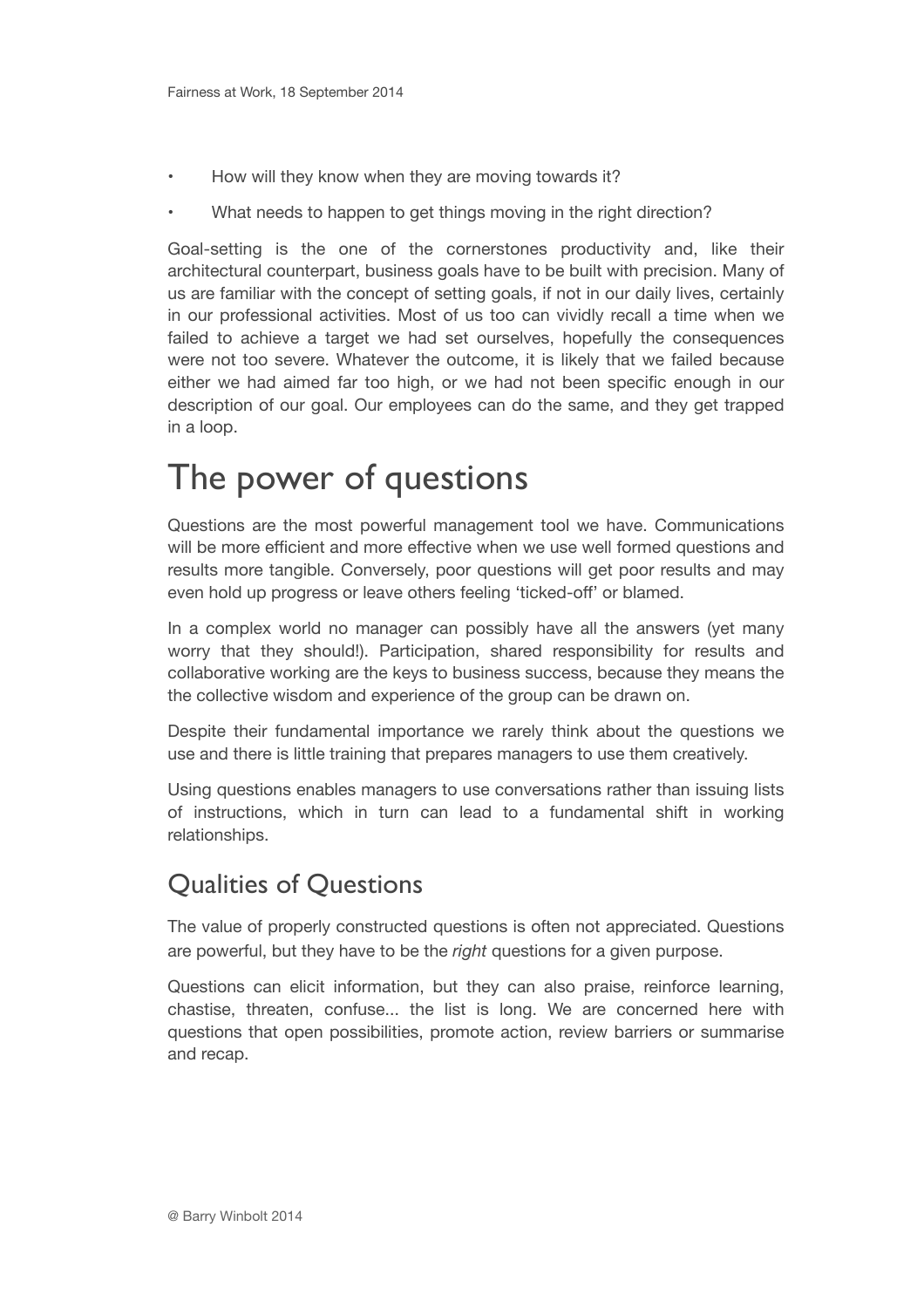# Question styles

| <b>EFFECTIVE</b><br>QUESTIONS | <b>GOOD</b>                                                                                    | <b>BAD</b>                                                              |
|-------------------------------|------------------------------------------------------------------------------------------------|-------------------------------------------------------------------------|
| Open ended                    | Tell me about how your job is<br>going.<br>What do you think about ?                           | Where did you learn to do<br>it like that?<br>Do you believe in ?       |
| Invitational                  | It would be great to hear about<br>Would you consider ?<br>Can we think of some ways?          | Why on earth would<br>you ?<br>Why don't you ?<br>Is that the best way? |
| Specific                      | How often does she ?<br>What would I see happening<br>when $\ldots$ ?                          | Does she  much?<br>What will happen if ?<br>(leading questions)         |
| Interpretive                  | What might this mean to you?<br>Let's speculate about<br>If we could imagine a solution        | What does this mean?<br>Why did you do?                                 |
| Positive                      | What might you learn from this?<br>Tell me what you were thinking<br>at that moment.           | What's up with ?<br>What did you think would<br>happen?                 |
| Challenging of<br>assumptions | What evidence do you have<br>that $\ldots$ ?<br>How could that be interpreted<br>differently?  | What is wrong with ?<br>What's your feeling<br>about ?                  |
| Planning                      | Which is the most compelling<br>option?<br>Where is the best place to start?                   | Here's what to do<br>OK, it's up to you.                                |
| Recap and<br>summarise        | What is your summary of what<br>we've agreed?<br>Is there anything we have<br>haven't covered? | Get on with it then.<br>Don't let me down.                              |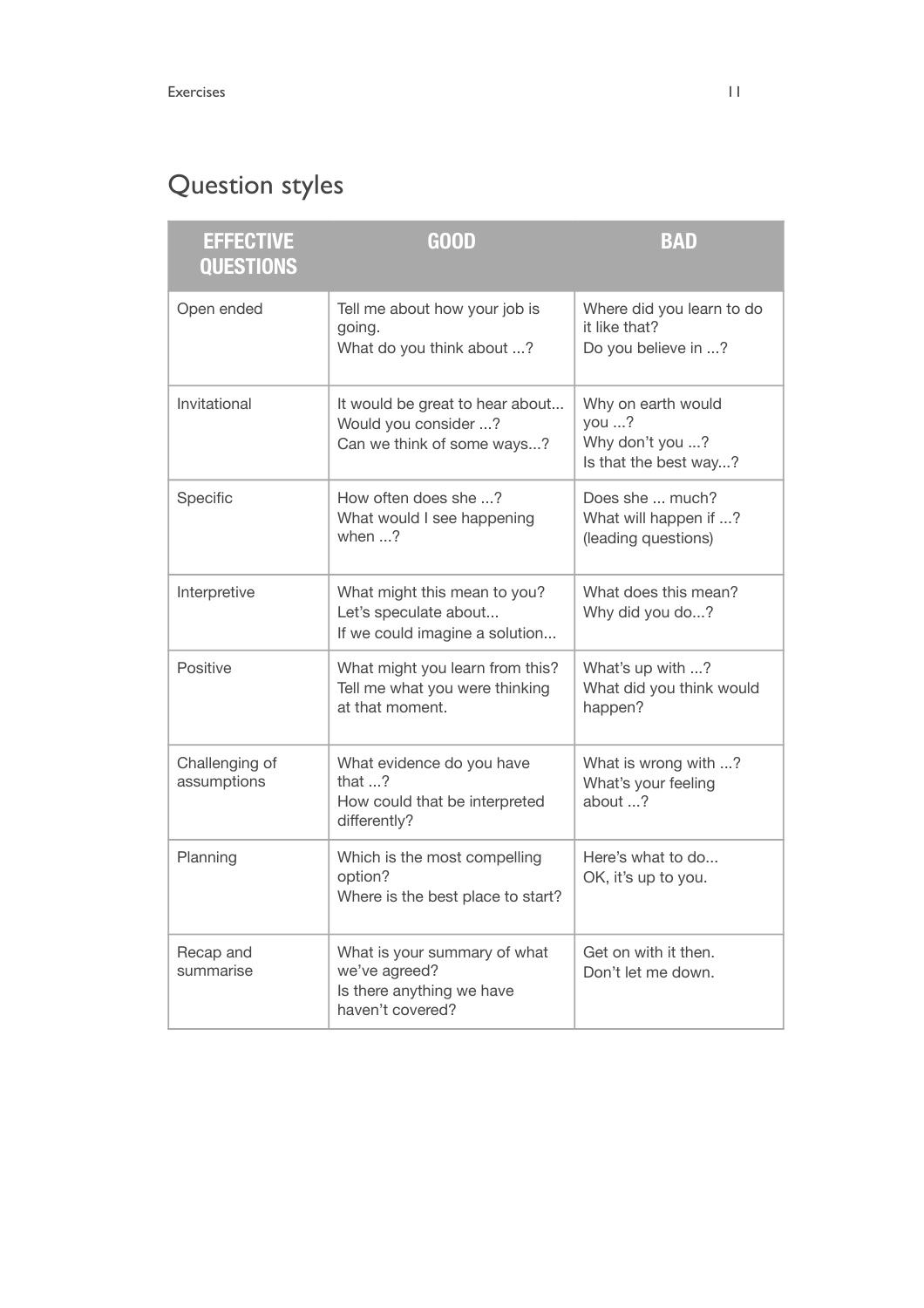# Courageous Conversations

Managers are frequently under-confident about tackling staff on issues that may be judged 'sensitive'. When not handled with clarity and confidence, discussions that centre on performance, attendance or timekeeping, or more intimate matters like behaviour or even personal hygiene can create unnecessary tensions with the result that things can get worse, not better.

Courageous Conversations is a way of describing how managers might tackle such topics in a productive, fair and balanced way, enabling them to act with greater confidence, set goals for their conversations and respectfully followthrough with staff. This will help to reduce the risk of misunderstanding, confrontation or grievance and will also encourage more collaborative.

When two or more people converse to deepen understanding or make an informed decision, they are engaging in two types of conversations – dialogue and discussion.

#### **Dialogue**

is a reflective learning process in which two or more people seek to understand each other's viewpoints and deeply held assumptions. It is a conversation in which talking and listening by all parties creates a flow of meaning. Out of dialogue emerges a new and shared understanding. Dialogue is a tool for collective exploration of meaning – not a search for the right answer or the best solution.

#### **Discussion**

is a conversation in which two or more people intend to come to some form of closure – either by making a decision, reaching agreement, or identifying priorities. Discussion involves convergent thinking focused on tasks. While two or more people build deeper meaning along the way, the real purpose is to come to a meeting of minds and reach some agreement.

Both dialogues and discussions are considered "courageous" when the participants are able to expose the values and check the validity of the assumptions that underlie their actions and views. Building an atmosphere of trust and respect is key to both enabling individuals to participate in courageous conversations and establishing a culture in which courageous conversations and feedback are seen as necessary for improvement.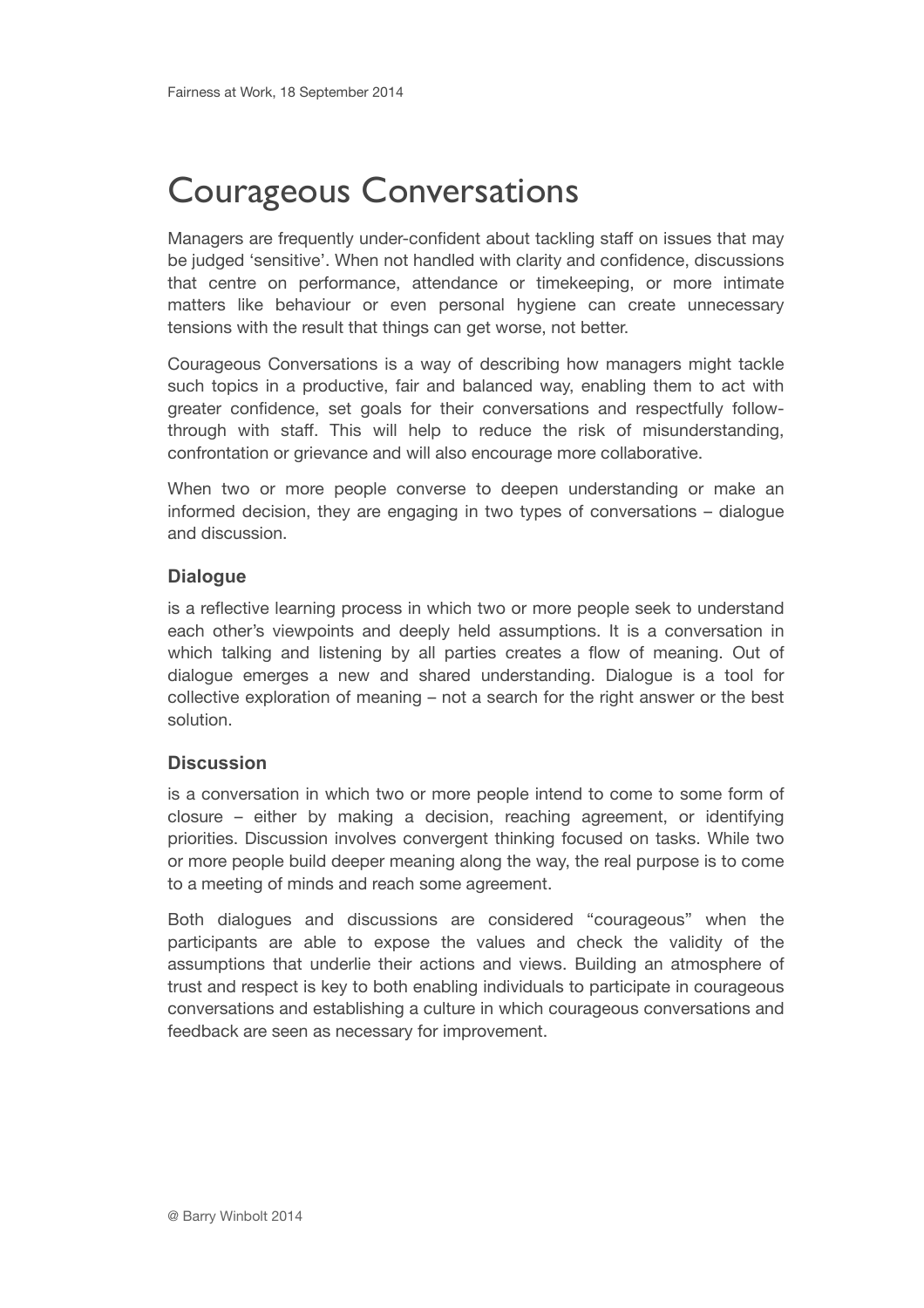### The 7 Principles of Courageous Conversations

#### Principle 1: Have the courage to 'surface assumptions'

Without uncovering assumptions, most plans are likely to fail at some point. What is not being said is often more important than what is being said.

#### Principle 2: Stop worrying or avoiding, make it real

When the conversation is real, change occurs before the conversation is even over. Real conversations are built on shared purpose, not assumptions.

#### Principle 3: Be present, give it your undivided attention

Our work, our relationships, our lives succeed or fail one conversation at a time. While no single conversation is guaranteed to transform a relationship, any single conversation can. Speak and listen as if this the most important conversation you will ever have with this person.

#### Principle 4: Tackle your toughest challenge today

Stalemate doesn't occur because we're solving problems; it occurs because we're trying to solve the same problems over and over. The problem named is the problem solved. Confront the real obstacles.

#### Principle 5: Obey your instincts

Don't just trust your instincts - listen to them. Tune in, pay attention to your thoughts and feelings, and act authentically.

#### Principle 6: Take responsibility for your emotional wake

The conversation is not *about* the relationship; the conversation *is* the relationship. Delivering your message with honesty and sincerity allows you to speak with clarity, conviction and compassion.

#### Principle 7: Let silence do the real work

Beware of filling the space with chatter; be comfortable with silence. Slowing down the conversation gives you time to think and for insight to occur. Listen carefully and you can discover what the conversation really wants and needs to be about.

(Adapted form Scott 2002)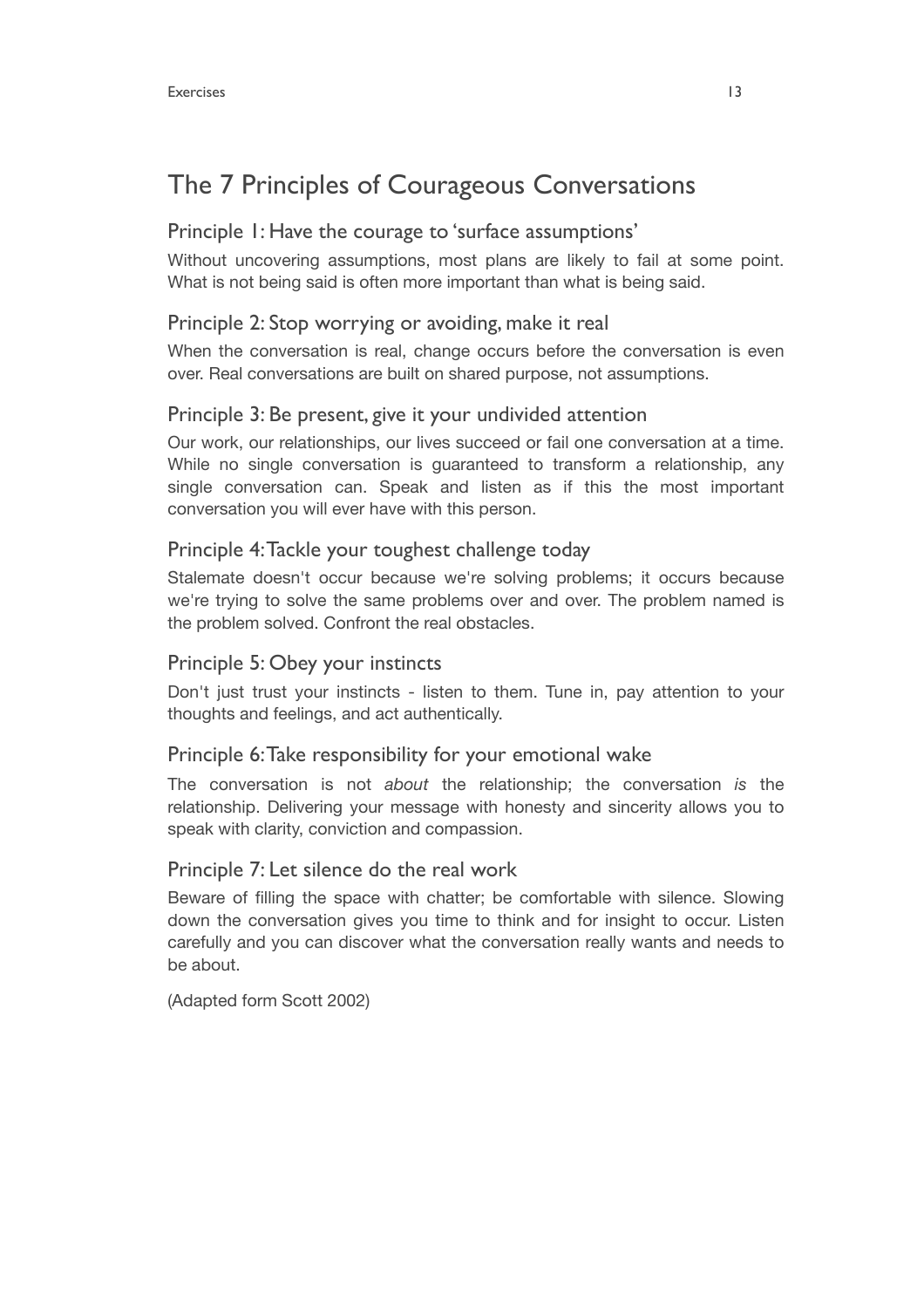# Exercises and practice reminders

We are all gifted with interpersonal skills, they are the personal attributes we use all the time to communicate and interact with others, both at work and in life in general. Good interpersonal skills are at the heart of effective management, which is why most employers value them so highly when recruiting. Likewise, these skills translate into good relations with clients if you are in a customer facing role.

Having said that we all possess these skills, some people are naturally more gifted than others. Many of us will have learned this painfully when we have been burdened with a manager who lacked these qualities, or thought them unimportant.

The good news is that these skills can be developed or enhanced with practice. The key word here is practice. Developing interpersonal skills is not an intellectual exercise; it cannot be done just by reading or thinking about it. You have to practice. Use the following pages for reflection and practice and you can start to build your repertoire for handling difficult employees.

| Here is a list of basic interpersonal factors to help you think about these qualities |  |  |  |  |
|---------------------------------------------------------------------------------------|--|--|--|--|
| in yourself:                                                                          |  |  |  |  |

| Quality or skill                    | Strong | Average | <b>Weak</b> |
|-------------------------------------|--------|---------|-------------|
| I am a good listener                |        |         |             |
| I am available to others            |        |         |             |
| I am honest with myself             |        |         |             |
| I am honest with others             |        |         |             |
| I express empathy                   |        |         |             |
| I can put myself in others' shoes   |        |         |             |
| I value others' contributions       |        |         |             |
| I respect others even if I disagree |        |         |             |
| I recognise others' needs           |        |         |             |
| I control my emotions when upset    |        |         |             |
| I communicate my needs clearly      |        |         |             |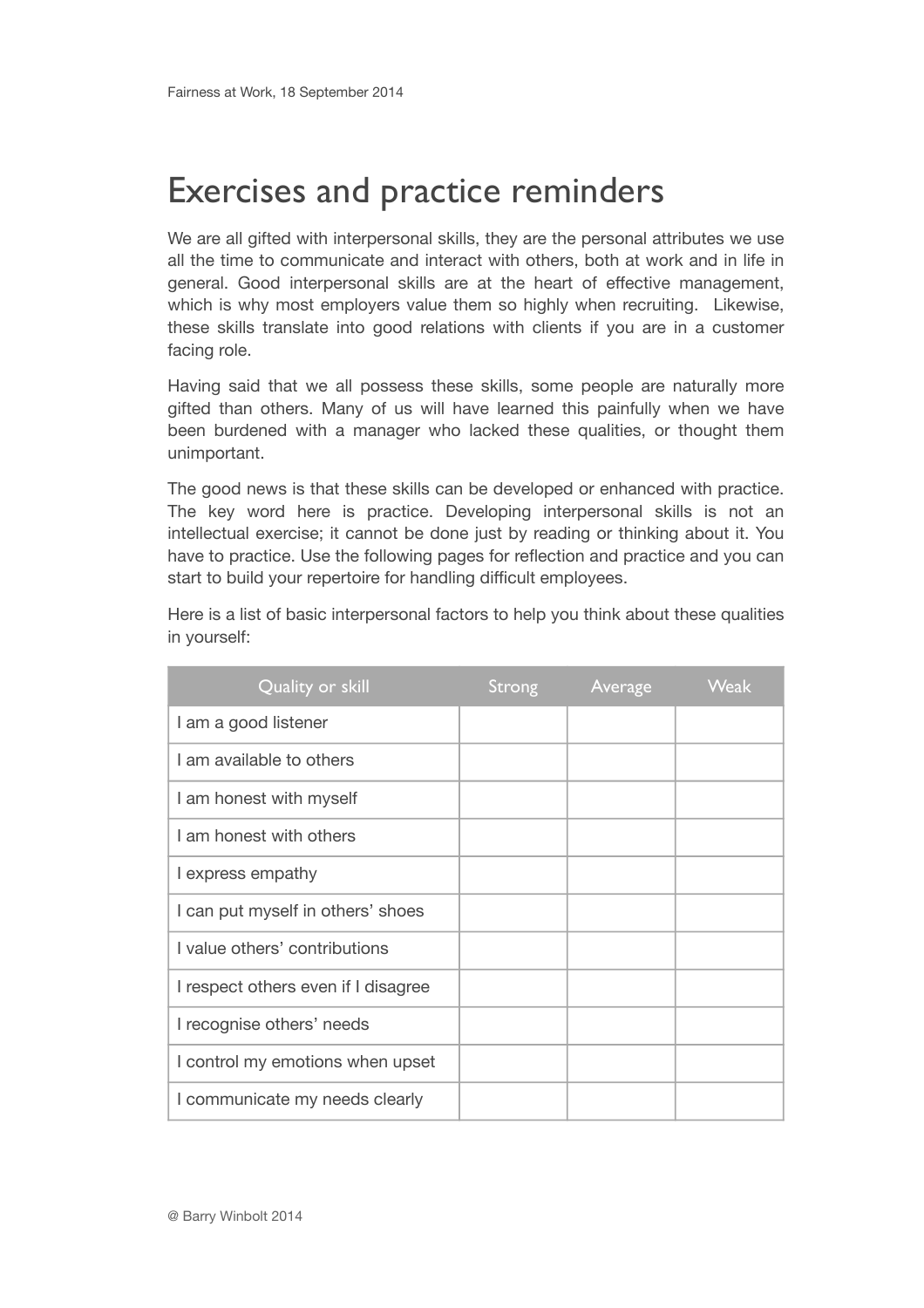### Changing a mindset; working round fixed opinion

#### Work in pairs

*"Strong opinions rest on global categories. If we describe someone we dislike intensely, a single statement usually does it. But if instead we are forced to describe the person in great detail, eventually there will be some quality we appreciate"* (Langer, 1989, pp 65-66)

#### **Instructions**

Work in pairs, A & B.

Person A: Take a position about a person (C) that you have strong negative feelings about. This can be someone you know, someone you know of, or a figure from public life.

Person B: Engage A in conversation for about a minute to set the scene, then ask them about person C, with the question "Have you thought of someone you dislike?"

In listening to their responses note the key statements that A uses to describe C. Also, observe body language etc as they describe C. From this point use C's name

#### **Openness to new information**

Person B: Switch to asking questions that elicit more detailed description of person C (by name). Do this conversationally, using questions such as:

"*I realise you don't like them, but I assume some people might, their family or friends for example. What do you imagine they might say about (name)?"* 

*"As a professional (manager), if you had to give a fair and non-judgemental reference for this person, how might you describe them?"* 

*"Has there ever been a time when you have felt differently about them, even a long time ago?"* 

*"When you describe this person are you describing what you think about them, or what you feel about them?"* 

#### **Summarise and close**

On signal from the facilitator, begin to draw the conversation to a close by summarising what you have heard. Be sure to emphasise the more detailed points that contrast with their original positional statements.

#### **Feedback**

Share your comments and observations about the exercise with the group.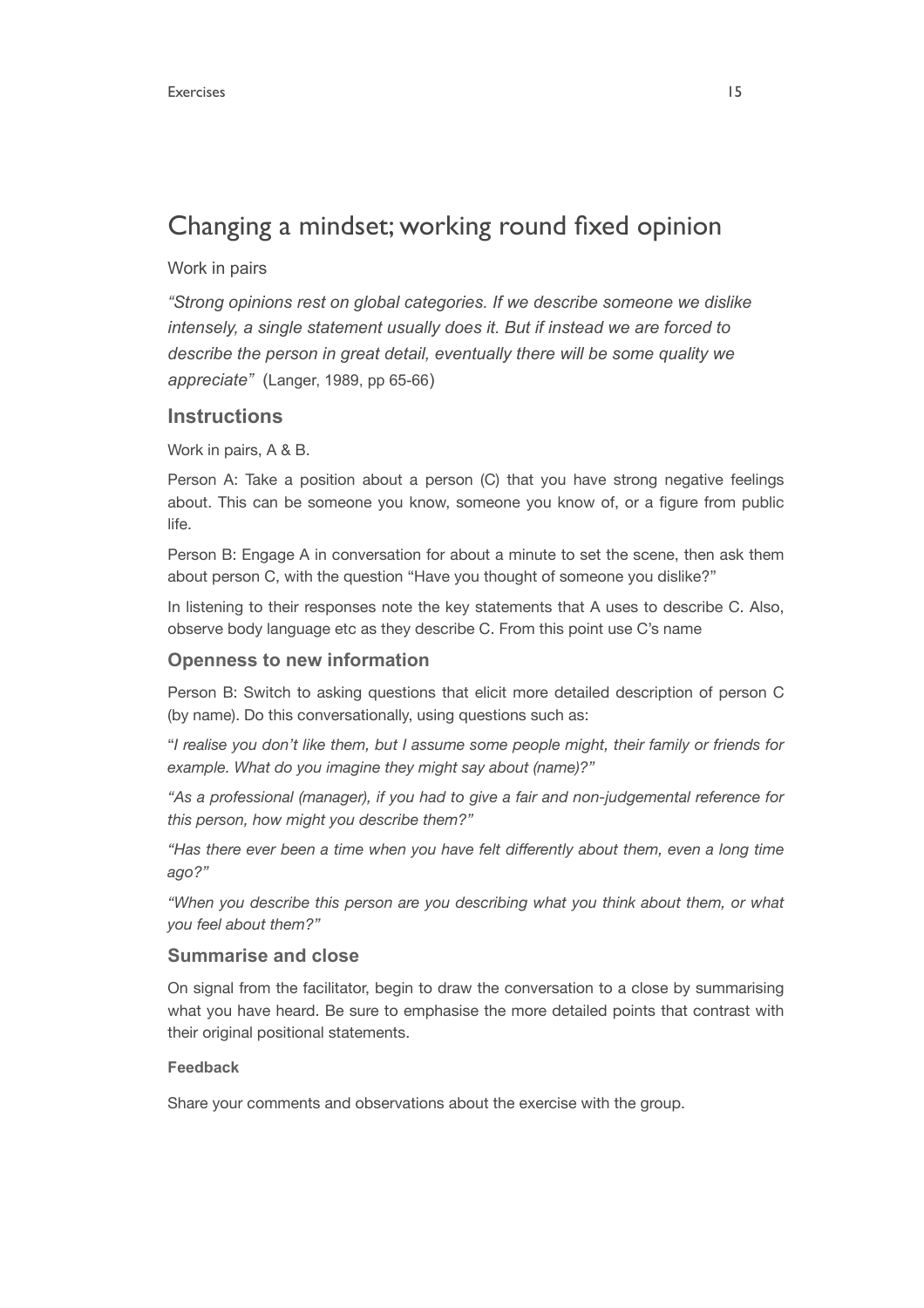### Learning vs judgements

These two terms refer to two mindsets. They are self-explanatory, and we all have both at our disposal. Judging relates to problems and concerns, whereas learning relates to collaboration, exploration and solutions.

The creative use of questions is the anchor-point of any productive conversation. Though we use them widely we often do so carelessly, with little thought to their construction or what a given question is intended to do. Aim to use a learning mindset when formulating questions.

| <b>JUDGING</b>                                            | <b>LEARNING</b>                                                                           |
|-----------------------------------------------------------|-------------------------------------------------------------------------------------------|
| Know-it-all, expert mindset                               | Beginner's or student's mindset                                                           |
| What's wrong about something?                             | What's right about something?                                                             |
| How can I protect or defend myself?                       | How can I support, serve and empower<br>the other?                                        |
| I can predict how they will act/the<br>outcome            | What (unchecked) assumptions am I<br>making?                                              |
| How can I get them to see it my way?                      | What do I need to know about their<br>views?                                              |
| What will help me get approval or look<br>good to others? | How can I help this other person achieve<br>their outcome?                                |
| What can go wrong here?                                   | What are the possibilities here?                                                          |
| I am unwilling to shift my position                       | I am willing to look for common interests                                                 |
| How can I get what I want now?                            | How can I handle this best?                                                               |
| How can I 'win' the conversation?                         | What question should I ask (them/myself)<br>to open up the subject?                       |
| How do I get them to see the error of<br>their ways?      | What is the kindest and least limiting<br>interpretation I can put on their<br>behaviour? |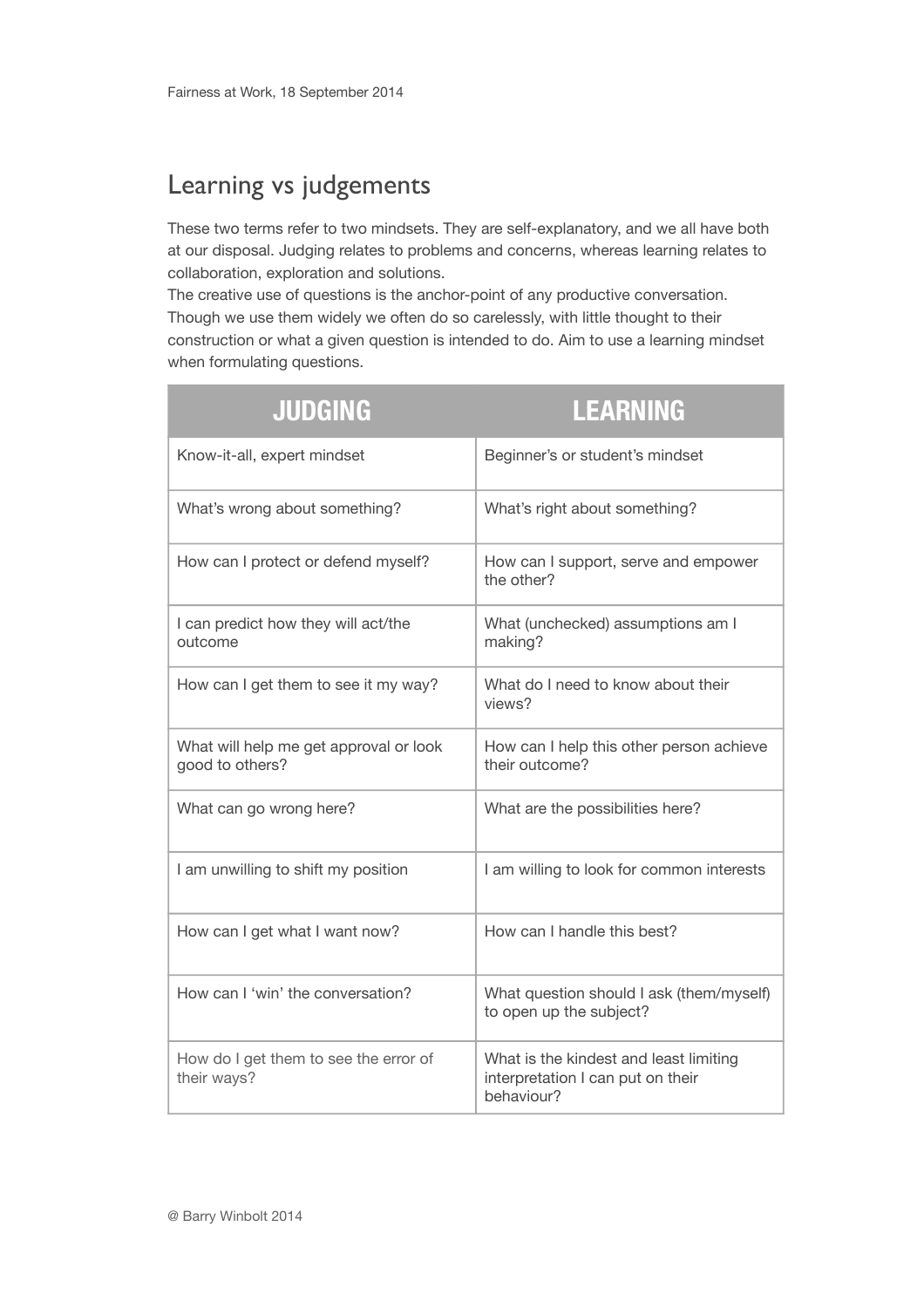### Giving feedback

Feedback is often confused with criticism. The word criticism invariably carries negative connotations. It's close relative, constructive criticism – though it may be well intentioned – is often simply used as a covert way of doing the same thing; telling somebody else about their 'faults' (in the view of the speaker of course). Feedback is framed in such a way that it engages the hearer's attention and involves them in the discussion about change that would be beneficial. It can strengthen relationships and create an opportunity for everyone's to learn and develop.

| <b>AIM FOR THIS</b>                                                                                                       | <b>AVOID THIS</b>                                                                      |
|---------------------------------------------------------------------------------------------------------------------------|----------------------------------------------------------------------------------------|
| Put the listener at their ease. Focus on the                                                                              | Giving the impression that you are telling the                                         |
| collaborative nature of the conversation                                                                                  | person about their errors or faults                                                    |
| Equality of voice. Create a balanced and                                                                                  | Avoid filling every moment with talk, or                                               |
| respectful conversation                                                                                                   | dominating the conversation                                                            |
| Provide positive on-the-job feedback                                                                                      | Only giving negative feedback when                                                     |
| regularly, comment on successes                                                                                           | something goes wrong.                                                                  |
| Be curious and aim to create conversation                                                                                 | 'Telling off' or telling the other person what to                                      |
| from which both parties can learn                                                                                         | do or how to act                                                                       |
| Listen empathetically for information; seek                                                                               | Deciding you know what they mean, based                                                |
| first to understand                                                                                                       | your assumptions                                                                       |
| Give constructive information about how the<br>other person might do things differently and<br>what the benefits might be | Use the 'sandwich' approach by wrapping<br>negative comments in two slices of positive |
| Be specific about behaviour, give examples of                                                                             | Use general or sweeping statements, or the                                             |
| things you'd like the them to change                                                                                      | royal 'we' as in 'we think' Own your views                                             |
| Ask for their ideas on how the changes or                                                                                 | Give suggestions about how they might                                                  |
| improvements might come about                                                                                             | change                                                                                 |
| Tell them about the help and support (training,                                                                           | Leave them to their own devices and expect                                             |
| mentoring etc) that is available.                                                                                         | them to change without support                                                         |
| Ask genuinely about the other person's                                                                                    | Assume you know what the person is thinking                                            |
| thoughts and feelings. Seek too understand                                                                                | or feeling                                                                             |
| Look upon the discussion as an opportunity to                                                                             | Look upon the discussion as an opportunity                                             |
| improve the working relationship                                                                                          | for you to re-assert authority                                                         |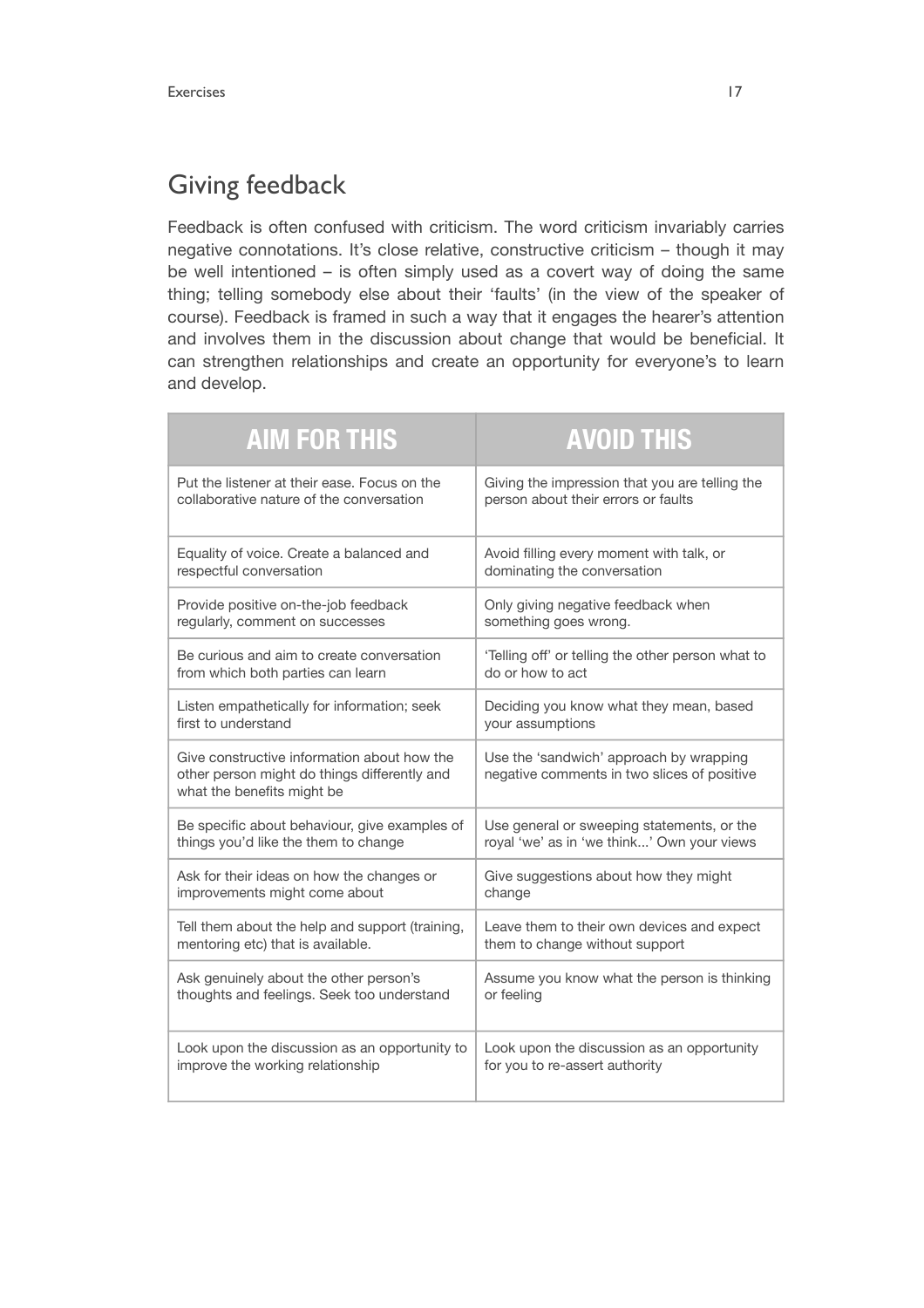### Closing Doors

#### **Method**

To eliminate unforeseen events:

- Outline your understanding
- Put a positive spin where possible (they were doing the best they can)
- Ask if they agree with your summary: "Have I got it right?"
- Ask: "Is there anything else I should be aware of)
- Discuss, then summarise again... etc.

#### **Example**

*"It seems you've had a lot to contend with, what with family illness and so on. I see why it has been difficult for you to get to (work on time/meet your deadlines, or what- ever)". Then your car broke down which was really unfortunate, and soon after than you found you had been re-graded, which must have been a surprise and I realise you have had to brush up on a few things."* 

*"All in all you seem to have been doing your best to meet the challenge, and, before we go any further, is there anything else that can go wrong?"* 

Pause for a response, explore (see Egan)

*"I'm here to help but I can't do your job for you and I think we both need to be clear that you feel able to do what's required of you and that there won't be any more intrusions or demands that take you away from work."* 

Pause for confirmation

*"Thank you, I can see you are committed to this. One last thing. I know you said that nothing could go wrong, but suppose something did. If you were in my place how would you suggest I handle it?... "* 

#### **Commentary**

Some people constantly come up with explanations and excuses. This often works for them because conversations around behaviour and performance can be vague. Failure to anticipate 'what could go wrong' leaves them a get-out when something does, (whether it is real or invented).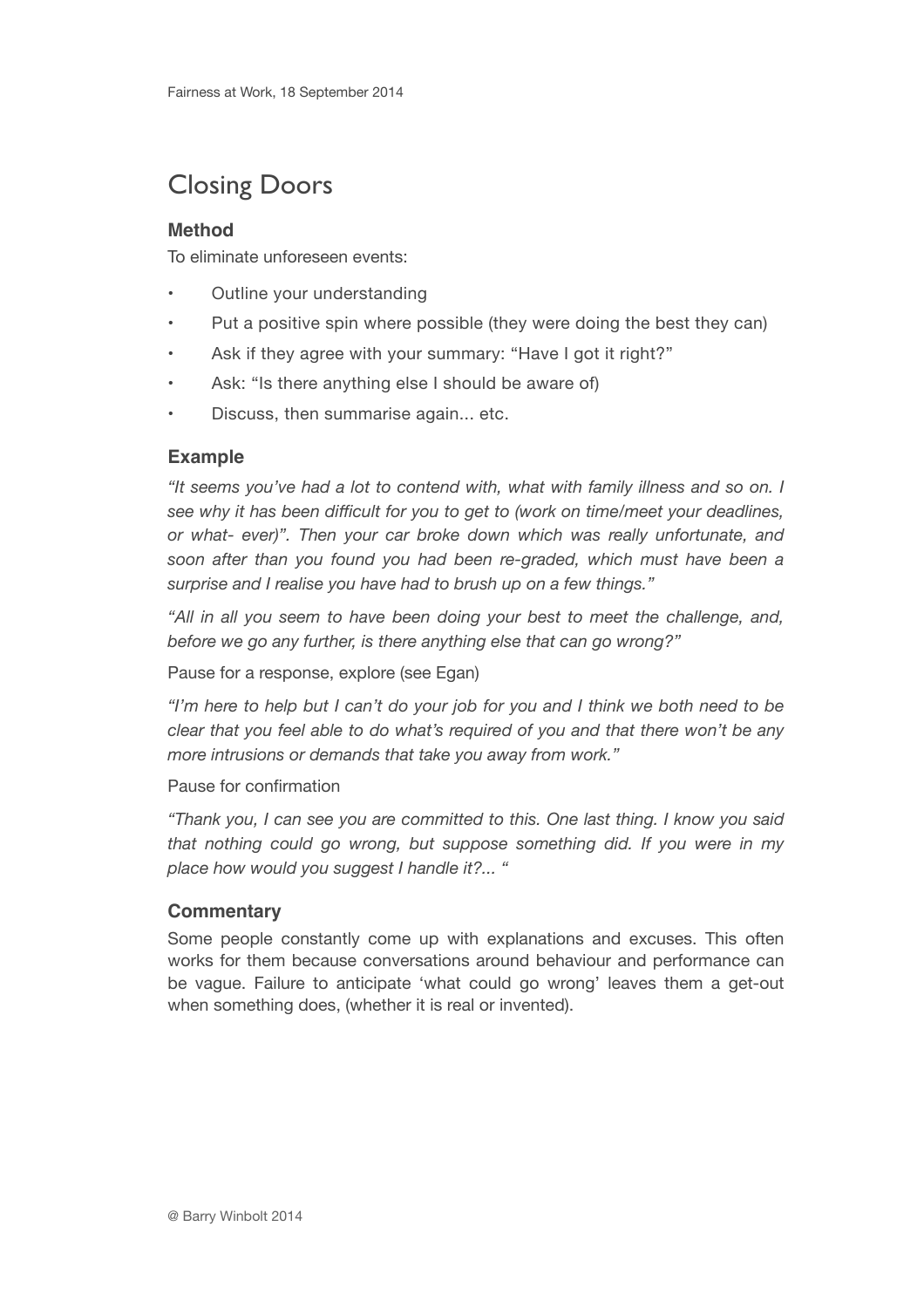### Listening

Listening is an under rated skill. It is the most important aspect of effective communication and 'First seek to understand' is a sound guiding principle.

Good listening is a dynamic and unfolding process which builds rapport which helps the speaker to clarify their thinking, as well as enabling the listener to understand. 

| <b>AIM FOR THIS</b>                                                                                                                          | <b>AVOID THIS</b>                                                                                              |
|----------------------------------------------------------------------------------------------------------------------------------------------|----------------------------------------------------------------------------------------------------------------|
| Make the speaker the total focus of your<br>attention                                                                                        | Avoid promoting your own views                                                                                 |
| Allow silences in the conversation                                                                                                           | Avoid filling every moment with talk                                                                           |
| Listen to what is said fully, taking in non-                                                                                                 | Thinking about the next thing you will                                                                         |
| verbal as well as verbal information                                                                                                         | say; preparing a response or a rebuttal                                                                        |
| Still your mind to be receptive to what is                                                                                                   | The distraction of your own thought                                                                            |
| said and how it is said                                                                                                                      | processes, e.g. analysis and judgement                                                                         |
| Listen empathetically for information;                                                                                                       | Deciding you know what they mean,                                                                              |
| seek first to understand                                                                                                                     | based your assumptions                                                                                         |
| Allow the conversation to follow its own                                                                                                     | Avoid changing topics or 'steering' the                                                                        |
| natural course                                                                                                                               | discussion                                                                                                     |
| Check what you are hearing by feeding                                                                                                        | Parroting their words os simply repeating                                                                      |
| back conversationally your understanding                                                                                                     | a list of what they have told you                                                                              |
| Feed back, or ask about, feelings as well<br>as verbal content. Acknowledge that their<br>experience involved emotions as well as<br>actions | Delivering your understanding of their<br>circumstances as a dry, abstract or<br>simply action focused account |
| Reflect back your understanding, this will                                                                                                   | Telling the speaker where they went                                                                            |
| help the speaker reformulate their own                                                                                                       | wrong, what your opinion is, or what to                                                                        |
| meaning and clarify their thinking                                                                                                           | do next                                                                                                        |
| Ensure that they really agree with your<br>summary (not just being polite). Try again<br>If your summary is not well received.               | Acting as if the shortcomings are theirs if<br>they do not agree with your summary                             |
| Thank them sharing with you and affirm                                                                                                       | End the conversation abruptly without                                                                          |
| something about the time, effort or trust it                                                                                                 | recognising that it it may have been                                                                           |
| took for them to discuss this with you.                                                                                                      | difficult for them to share this with you.                                                                     |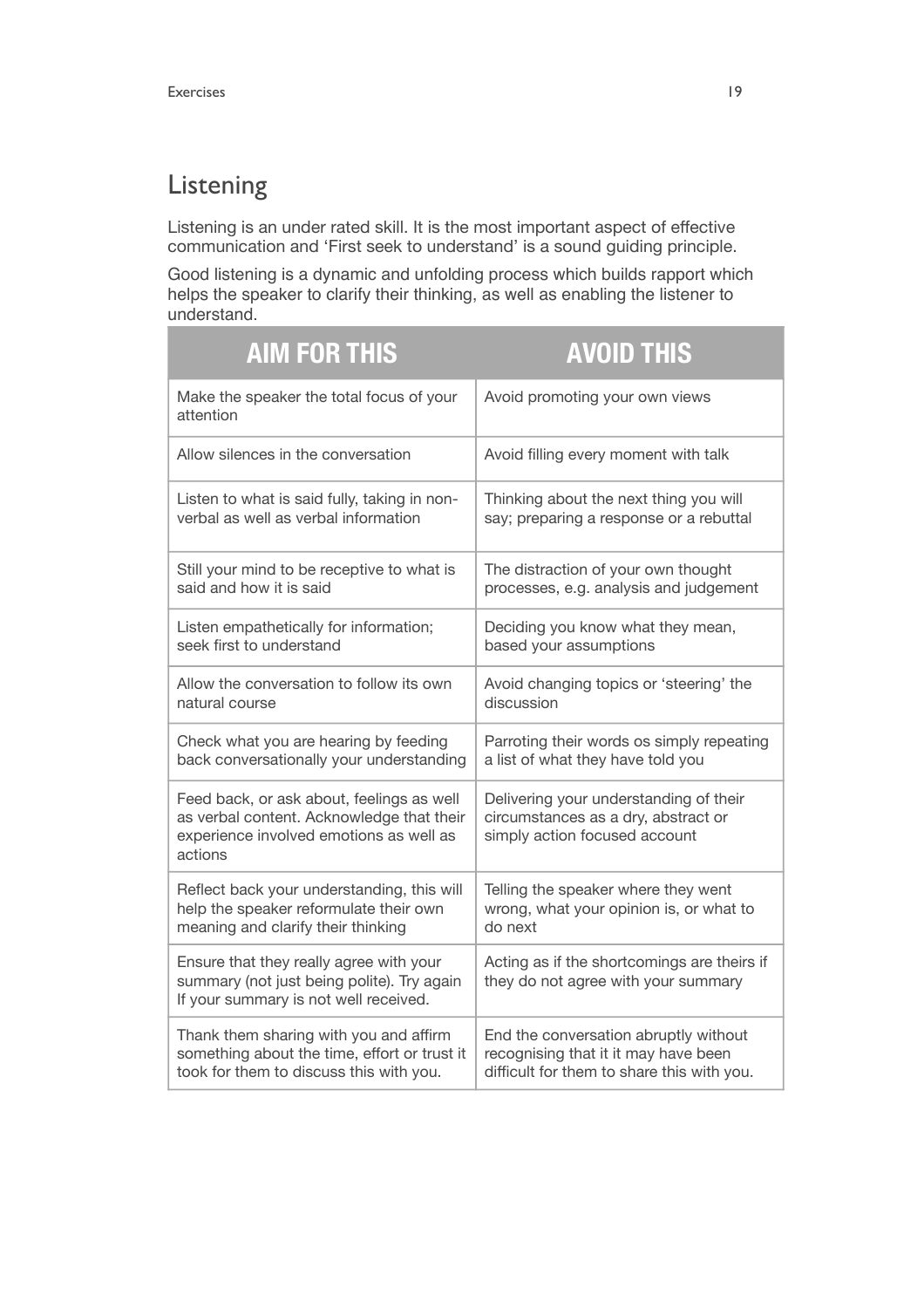### Dialogue vs Debate

Dialogue is a distinctive kind of communication that allows people to connect and build shared meaning. Compared with discussion – where people present ideas with the aim of putting forward the strongest or most persuasive view – dialogue fosters a collaborative exchange of ideas aimed at mutual respect and understanding.

Rather than a competitive collision of opposites that fosters more disagreement, frustration and confusion, dialogue is a shared process; a collaborative exploration that seeks to understand another's opinion by first showing deep understanding of their position.

| <b>DEBATE</b>                                          | <b>DIALOGUE</b>                                                                          |
|--------------------------------------------------------|------------------------------------------------------------------------------------------|
| Adversarial: attempts to prove the other<br>side wrong | Collaborative: people work together to<br>find a shared view and common<br>understanding |
| About winning: assuming that there is a                | Exploring: assuming that there are pieces                                                |
| right answer and one has it                            | to an answer shared by many                                                              |
| A closed-minded attitude; dogmatic                     | An open-minded attitude; openness to                                                     |
| determination to be right                              | change and being wrong                                                                   |
| Listening for flaws; making counter-                   | Listening to understand; making links and                                                |
| arguments                                              | revealing shared views                                                                   |
| Defending assumptions as fixed positions               | Surfacing assumptions for discussion                                                     |
| or 'truth'                                             | and evaluation                                                                           |
| Criticising the other sides position or                | Re-examining all positions,                                                              |
| beliefs                                                | understanding values                                                                     |
| Defending one's own views against those                | Accepting that others' views might                                                       |
| of others                                              | improve one's own                                                                        |
| Treats communication as a transaction                  | Treats communication as a relationship                                                   |
| Affirm's one's own point of view                       | Enlarges and possibly changes the views<br>of both sides                                 |